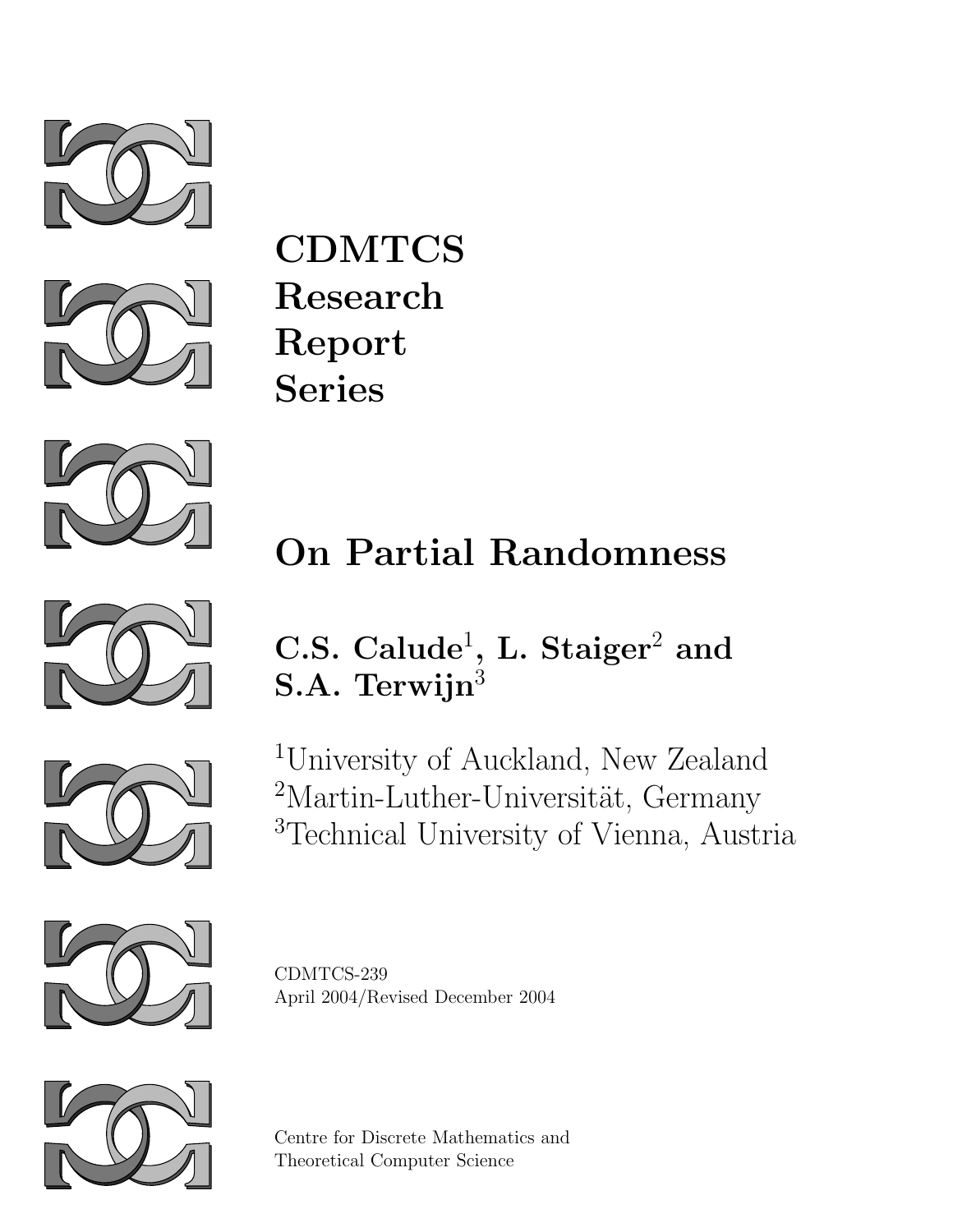### On Partial Randomness

#### Cristian S. Calude<sup>∗</sup>

Department of Computer Science The University of Auckland, Private Bag 92019 Auckland, New Zealand Email: cristian@cs.auckland.ac.nz

#### Ludwig Staiger†

Martin-Luther-Universität Halle-Wittenberg Institut für Informatik D - 06099 Halle, Germany Email: staiger@informatik.uni-halle.de

#### Sebastiaan A. Terwijn‡

Institute for Discrete Mathematics and Geometry Technical University of Vienna Wiedner Hauptstraße 8-10/E104 A-1040 Vienna, Austria Email: terwijn@logic.at

December 6, 2004

#### Abstract

If  $x = x_1x_2...x_n...$  is a random sequence, then the sequence  $y =$  $0x_10x_2 \cdots 0x_n \cdots$  is clearly not random; however, y seems to be "about half random". Staiger [14, 15] and Tadaki [16] have studied the degree of randomness of sequences or reals by measuring their "degree of compression". This line of study leads to various definitions of partial randomness. In this paper we explore some relations between these definitions. Among other results we obtain

<sup>∗</sup>Part of the work of the first author was done in Halle with support from the Martin-Luther-Universität Halle-Wittenberg.

<sup>†</sup>The second author was in part supported by the University of Auckland Research Fund (Project Number 3602449/9343).

<sup>‡</sup>The third author was supported by the Austrian Research Fund (Lise Meitner grant M699-N05).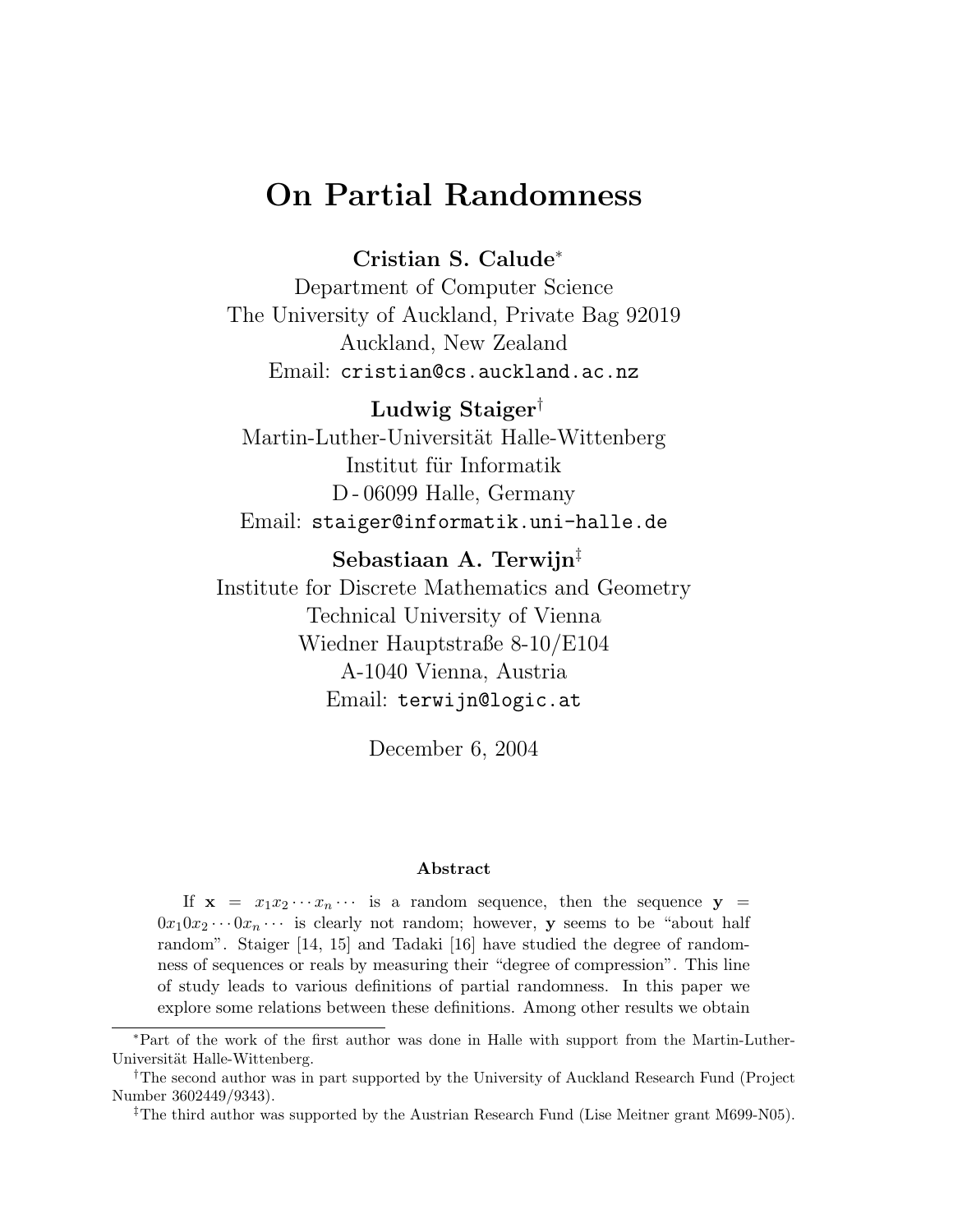a characterisation of  $\Sigma_1$ -dimension (as defined by Schnorr and Lutz in terms of martingales) in terms of strong Martin-Löf  $\varepsilon$ -tests (a variant of Martin-Löf tests), and we show that  $\varepsilon$ -randomness for  $\varepsilon \in (0,1)$  is different (and more difficult to study) than the classical 1-randomness.

#### 1 Introduction

The program-size complexity  $H(w)$  of a binary string w is the size, in bits, of the shortest program for a universal self-delimiting Turing machine  $U$  to calculate  $w$ . This complexity measure plays an important role in characterising the (algorithmic) randomness of infinite sequences and provides an elegant tool to prove information-theoretical forms of Gödel incompleteness (see  $[2, 3, 5, 17]$ ).

Although the class of random sequences is large (it has constructive measure one), there are many interesting examples of sequences which are not random, but "nearly random". For example, assume  $\mathbf{x} = x_1 x_2 \cdots x_n \cdots$  is a random sequence; although the sequence  $y = 0x_10x_2 \cdots 0x_n \cdots$  is not random, y seems to be "about half random". Can we model this intuition?

Staiger [14, 15] and Tadaki [16] have studied the degree of randomness of sequences (or reals) by measuring their "degree of compression" with a computable real number  $\varepsilon$  in the unit interval [0, 1] as a parameter indicating the degree of compression. As  $\varepsilon$ becomes larger, the degree of randomness increases, so that in case  $\varepsilon = 1$  one obtains the classical randomness. This line of study leads to various definitions of  $\varepsilon$ -randomness, probably not all equivalent. It is the aim of this paper to study various definitions for  $\varepsilon$ -randomness. Some natural results true for the case  $\varepsilon = 1$  are false for  $\varepsilon < 1$ . For example, the analogue of the theorem stating that "a real  $\alpha = 0$ . x is classically 1-random iff there exist a constant  $c \geq 0$  and an infinite computable set  $M \subseteq \mathbb{N}$  such that  $H(\mathbf{x}(n)) \geq n - c$ , for each  $n \in M$ " is false for  $\varepsilon$ -randomness with  $0 < \varepsilon < 1$ , that is, the statement "a real  $\alpha = 0$ .x is  $\varepsilon$ -random iff there exist a constant  $c \geq 0$  and an infinite computable set  $M \subseteq \mathbb{N}$  such that  $H(\mathbf{x}(n)) \geq \varepsilon \cdot n - c$ , for each  $n \in M$ " is false. The study of  $\varepsilon$ -randomness with  $\varepsilon < 1$  is more difficult than the study of classical 1-randomness; one of the reasons is that, as we shall see below, the  $\varepsilon$ -analogue of the Lebesgue measure, an essential tool for the study of randomness, is the  $\varepsilon$ -dimensional Hausdorff measure  $\mathbb{L}_{\varepsilon}$ , which is, unfortunately, infinite on every non-empty open set. This difficulty can be circumvented by using measures  $\mu^{\varepsilon}$  for sets of finite strings and relating them to  $L_{\varepsilon}$ .

The paper is organised as follows. In Section 2 we describe the notation; in Section 3 we review the main definitions, notions and results used later in the paper; in Sections 4 and 5 we study new types of  $\varepsilon$ -randomness and relate them to classical 1-randomness; in the last section we state some open problems.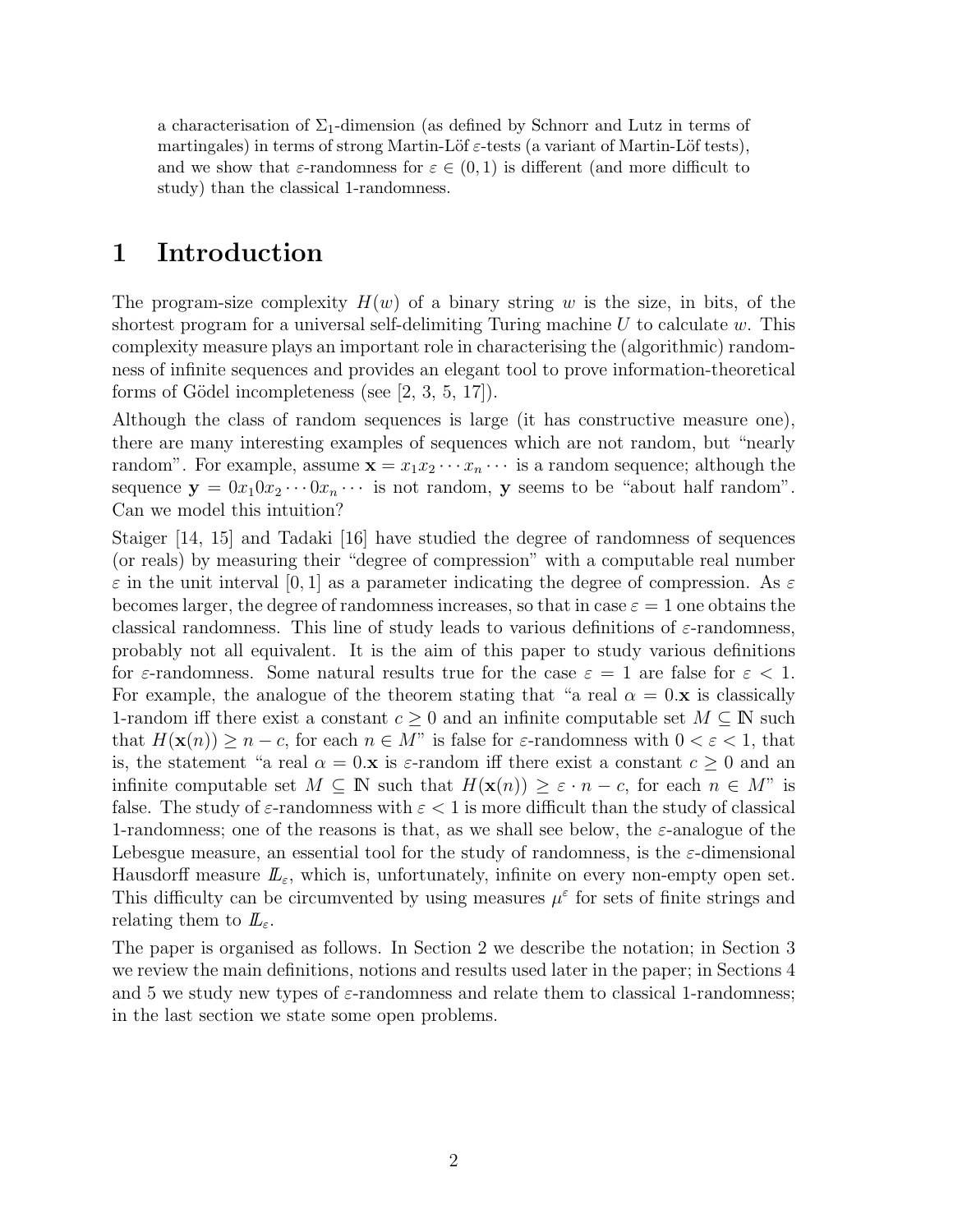#### 2 Notation

We will follow the notation in [2]. By  $\mathbb{N}_+ = \{1, 2, \ldots\}$  we denote the set of positive natural numbers;  $\mathbb{Q}, \mathbb{R}, \mathbb{R}_+$  are the sets of rationals, reals, positive reals, respectively. The cardinality of the set A is denoted by card  $(A)$ . Let us fix  $X = \{0, 1\}$ ; by  $X^*$  we denote the set of finite strings (words) on X, including the *empty* string  $\lambda$ ; occasionally we write  $u \cdot v = uv$  to denote the concatenation of the strings u and v. The length of the string w is denoted by |w| and  $X^i = \{w \in X^* : |w| = i\}$ . If v is a prefix of w we write  $v \sqsubseteq w$ . If  $W, W' \subseteq X^*$ , then  $WW' = \{wv : w \in W, v \in W'\}$ . A set  $W \subseteq X^*$  is called prefix-free if for each  $u, v \in W$  with  $u \subseteq v$ , we have  $u = v$ .

A self-delimiting Turing machine (shortly, a machine) is a Turing machine T processing binary strings such that its program set (domain)  $PROG_T = \{x \in X^* : T \text{ halts on } x\}$ is a prefix-free set of strings. The *program-size complexity* of the string  $x \in X^*$  (induced by T) is  $H_T(x) = \min\{|y| : y \in X^*, T(y) = x\}$ , where  $\min \emptyset = \infty$ . We can effectively construct a machine  $U$  (called *universal*) such that for every machine  $T$ ,  $H_U(x) \leq H_T(x) + O(1)$ . In what follows we will fix U and put  $H = H_U$ .

A real s is left (right) computable if there is a computable sequence of rationals  $(s_t)$ such that  $s_t \leq s_{t+1}$   $(s_t \geq s_{t+1})$  and  $s = \lim_{t \to \infty} s_t$ . Left computable reals are also called c.e. reals.

We consider the Cantor space  $X^{\omega}$  of infinite sequences ( $\omega$ -words) over X. As we will focus mainly on irrational numbers, we will identify reals  $\alpha$  in the unit interval with sequences  $\mathbf{x} \in X^{\omega}$  via  $\alpha \leftrightarrow 0.\mathbf{x}$ . If  $\mathbf{x} = x_1x_2 \cdots x_n \cdots \in X^{\omega}$ , then  $\mathbf{x}(n) = x_1x_2 \cdots x_n$ is the prefix of length  $n$  of  $x$ . Strings and sequences will be denoted respectively by  $u, v, w, \ldots$  and  $\mathbf{x}, \mathbf{y}, \ldots$ 

For  $W \subseteq X^*$ ,  $WX^{\omega}$  denotes the set  $\{w\mathbf{x} : w \in W \wedge \mathbf{x} \in X^{\omega}\}\)$  of sequences having a prefix in W. The sets  $WX^{\omega}$  are the open sets in the natural topology on  $X^{\omega}$ . Computably enumerable (c.e.) open sets are sets of the form  $WX^{\omega}$ , where  $W \subseteq X^*$  is c.e. Let  $\mu$ denote the usual product (Lebesgue) measure on  $X^{\omega}$  given by  $\mu({w} X^{\omega}) = 2^{-|w|}$ , for  $w \in X^*$ . For a measurable set R of infinite sequences,  $\mu(\mathcal{R})$  is the probability that  $x \in \mathcal{R}$  when x is chosen by a random experiment in which an independent toss of a fair coin is used to decide whether  $x_n = 1$ . If W is prefix-free, then  $\mu(WX^{\omega}) = \sum_{w \in W} 2^{-|w|}$ . Fix  $\varepsilon > 0$ . For any (not necessarily prefix-free) set  $W \subseteq X^*$  we will write

$$
\mu^\varepsilon(W)=\sum\nolimits_{w\in W}2^{-\varepsilon|w|}.
$$

Note that  $\mu^{\varepsilon}(w) < \sum_{x \in X} \mu^{\varepsilon}(wx)$  when  $\varepsilon < 1$ .

The *i*th section of a set  $V \subseteq X^* \times \mathbb{N}_+$  is  $V_i = \{w \in X^* : (w, i) \in V\}.$ 

Finally we will need the Kraft-Chaitin Theorem (see [2], p. 53): Let  $n_1, n_2, \ldots$  be a computable sequence of non-negative integers such that  $\sum_{i=1}^{\infty} 2^{-n_i} \leq 1$ . Then, we can effectively construct a prefix-free sequence of strings  $w_1, w_2, \ldots$  such that for each  $i \geq 1, |w_i| = n_i.$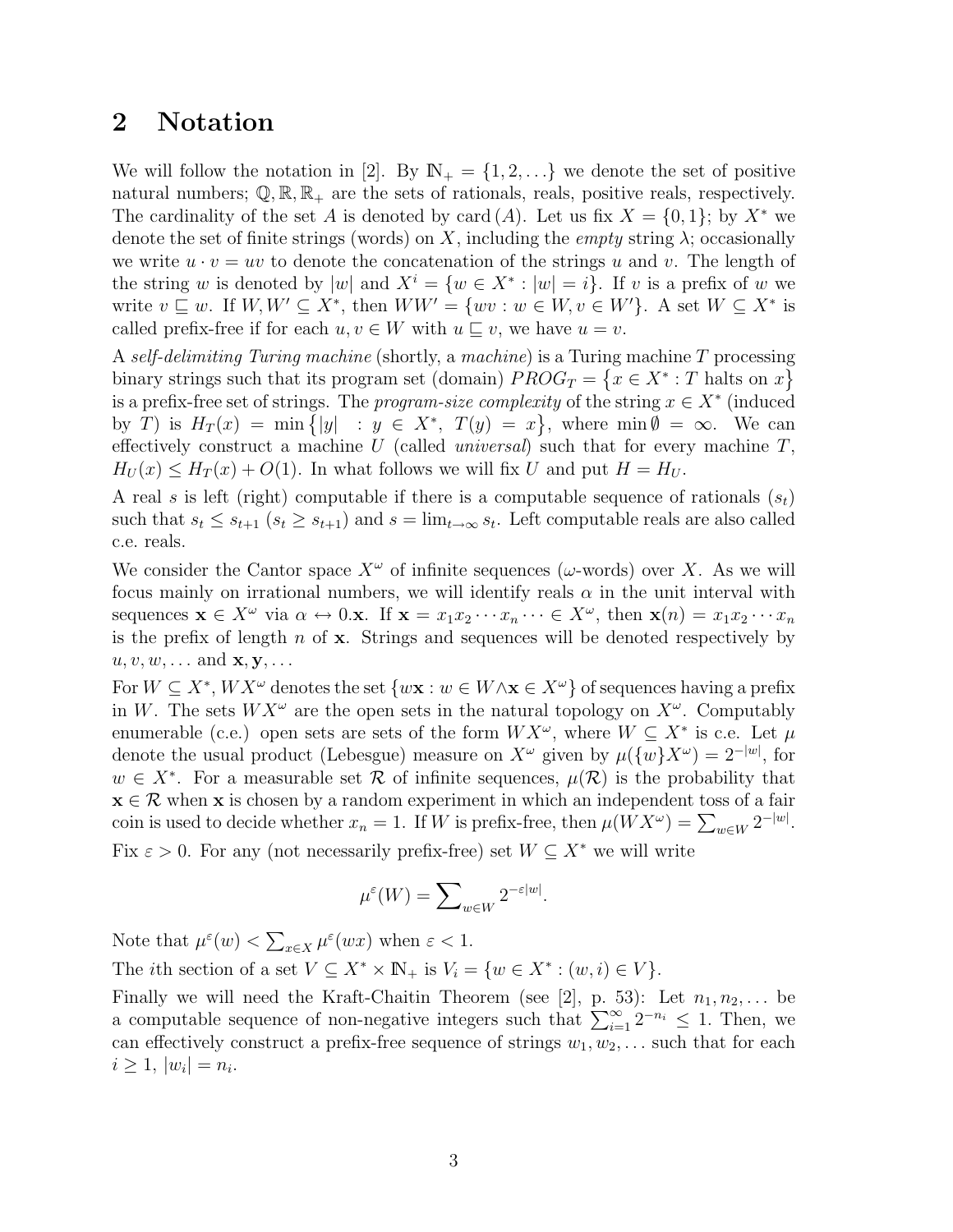## 3 Martingales, supermartingales and Hausdorff dimension

In this section we review the main definitions and results we need from the theories of martingales and Hausdorff dimension.

**Definition 3.1** (Ville [19]) (a) A martingale is a function  $d: X^* \to \mathbb{R}_+$  such that  $2d(w) = d(w0) + d(w1)$ , for every  $w \in X^*$ . A supermartingale is a function  $d: X^* \to \mathbb{R}_+$ such that  $2d(w) \geq d(w0) + d(w1)$ , for every  $w \in X^*$ .

(b) A (super)martingale d succeeds on a sequence **x** (real 0.**x**) if  $\limsup_{n\to\infty} d(\mathbf{x}(n)) =$  $\infty$ . A (super)martingale *d succeeds on*, or *covers a* set of sequences (reals) if it succeeds on each sequence (real) in the set. The *success set*  $S[d]$  of d is the class of all sequences (reals) on which d succeeds.

(c) A (super)martingale d is left computable if the set  $\{(x, r) : x \in X^*, r \in \mathbb{Q}, d(x) > r\}$ is c.e.; d is right computable if  $\{(x,r): x \in X^*, r \in \mathbb{Q}, d(x) < r\}$  is c.e.; d is computable if it is both left computable and right computable.

The following property of supermartingales with respect to prefix-free sets (see [13]) will be useful in what follows.

**Proposition 3.2** Let  $C \subseteq X^*$  be prefix-free, and let  $d : X^* \to \mathbb{R}_+$  be a supermartingale. Then  $d(\lambda) \ge \sum_{w \in C} 2^{-|w|} \cdot d(w)$ .

We continue with the following results linking Lebesgue measure and supermartingales.

**Theorem 3.3** (Ville [19]) (a) A set of reals  $\mathcal R$  has Lebesgue measure zero iff there is a (super)martingale that succeeds on R.

(b) Let d be a (super)martingale and define

$$
S^{k}[d] = \{ \mathbf{x} \in X^{\omega} : (\exists n > 0) [d(\mathbf{x}(n)) \geq k] \}.
$$

Then,  $\mu(S^k[d]) \leq d(\lambda)k^{-1}$ .

**Definition 3.4** (Schnorr [13]) An *order* is a nondecreasing unbounded function  $h$ :  $\mathbb{N} \to \mathbb{N}^1$  For a martingale d and order h we define

$$
S_h[d] = \Big\{ \mathbf{x} \in X^{\omega} : \limsup_{n \to \infty} \frac{d(\mathbf{x}(n))}{h(n)} = \infty \Big\}.
$$

Schnorr also used null sets of the form  $S_h[d]$  with  $h(n) = 2^{\varepsilon n}, \varepsilon \in (0,1],$  of exponential order.

Finally, we define the classical Hausdorff dimension [8] (see also Falconer [6]).

<sup>&</sup>lt;sup>1</sup>An "Ordnungsfunktion" in Schnorr's terminology is always computable, whereas we prefer to leave the complexity of orders unspecified.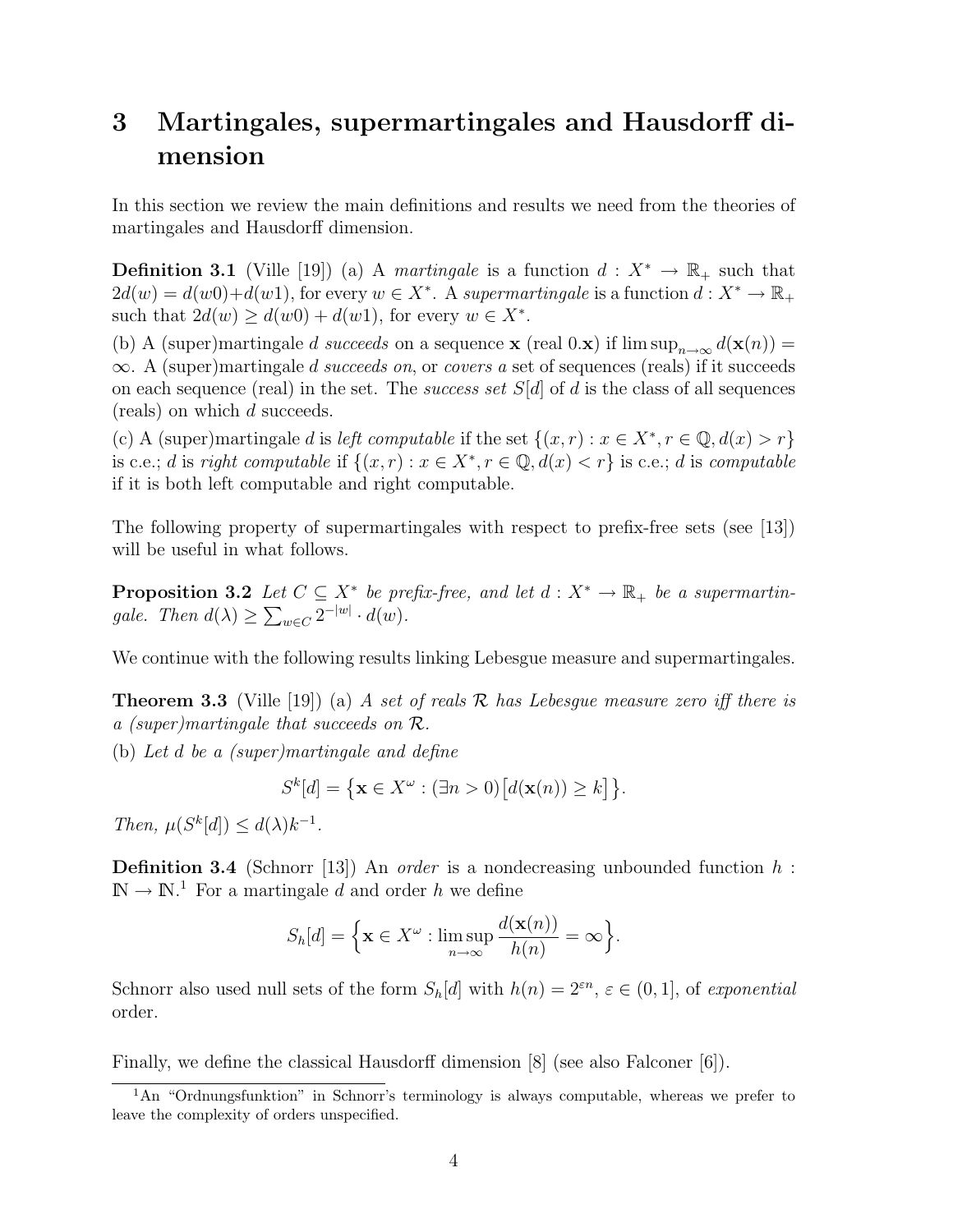**Definition 3.5** (a) A set  $C \subseteq X^*$  is an *n*-cover if every string  $w \in C$  has the length  $|w| \ge n$ . A set  $C \subseteq X^*$  covers the set  $\mathcal{R} \subseteq X^{\omega}$  if  $\mathcal{R} \subseteq \bigcup_{w \in C} wX^{\omega}$ . (b) Put

$$
\mathcal{I}_{\varepsilon,n}(\mathcal{R}) = \inf \left\{ \sum\nolimits_{w \in C} \left( 2^{-|w|} \right)^{\varepsilon} : C \text{ is an } n\text{-cover of } \mathcal{R} \right\},\tag{1}
$$

and define the  $\varepsilon$ -dimensional outer Hausdorff measure of  $\mathcal R$  to be

$$
I\!\!L_{\varepsilon}(\mathcal{R}) = \lim_{n \to \infty} I\!\!L_{\varepsilon,n}(\mathcal{R}) .
$$

(c) The Hausdorff dimension of a set  $\mathcal{R} \subseteq X^{\omega}$  is defined as dim  $\mathcal{R} = \inf \{ \varepsilon : L_{\varepsilon}(\mathcal{R}) =$ 0}.

It should be remarked that for every  $\mathcal{R} \subseteq X^{\omega}$  there is exactly one "change-over point"  $\alpha$  such that  $\mathbb{L}_{\varepsilon}(\mathcal{R}) = \infty$  for  $\varepsilon < \alpha$  and  $\mathbb{L}_{\varepsilon}(\mathcal{R}) = 0$  for  $\varepsilon < \alpha$ . Moreover, Hausdorff dimension is countably stable, that is, dim  $\bigcup_{i\in\mathbb{N}}\mathcal{R}_i=\sup\{\dim\mathcal{R}_i:i\in\mathbb{N}\}.$ 

Observe further that in Eq. (1) the sum  $\sum_{w \in C} (2^{-|w|})^{\varepsilon}$  equals  $\mu^{\varepsilon}(C)$  provided C is prefix-free.

The following theorem links Hausdorff dimension and supermartingales.

**Theorem 3.6** (Lutz [9]) For any class  $\mathcal{R} \subseteq X^{\omega}$  the following statements are equivalent:

- (i) The class  $\mathcal R$  has Hausdorff dimension  $\alpha$ ,
- (ii)  $\alpha = \inf \{ s \in \mathbb{Q} : \exists d(d \text{ is a supermartingale } \wedge \mathcal{R} \subseteq S_{2^{(1-s)n}}[d]) \}.$

Remark 3.7 In fact, Lutz proved Proposition 3.6 using what he called s-gales. He observed that  $d' : X^* \to X^*$  is an s-gale iff  $d(w) = 2^{(1-s)|w|} d'(w)$  is a martingale. From this it easily follows that the concept of s-gale gives rise to the same concept that was used by Schnorr [13], using martingales with exponential orders  $h(|w|) = 2^{-(1-s)|w|}$ . (This fact was also observed by Ambos-Spies et al. [1].)

We follow Schnorr's approach, because it seems that the combination of (super)martingales with order functions is more flexible at least in two respects: On the one hand, as in the investigation of Hausdorff dimension, it allows for the use of order functions other than exponential ones, and on the other hand, as the proof of Theorem 11 in [15] shows, computable martingales may achieve non-computable (exponential) order functions, a fact which is not possible for s-gales, as computable s-gales exist only for computable reals s.

#### 4 Partial randomness

In this section we introduce Tadaki's definition [16] of Martin-Löf  $\varepsilon$ -randomness and the new notion of "strong Martin-Löf  $\varepsilon$ -randomness". We derive characterisations of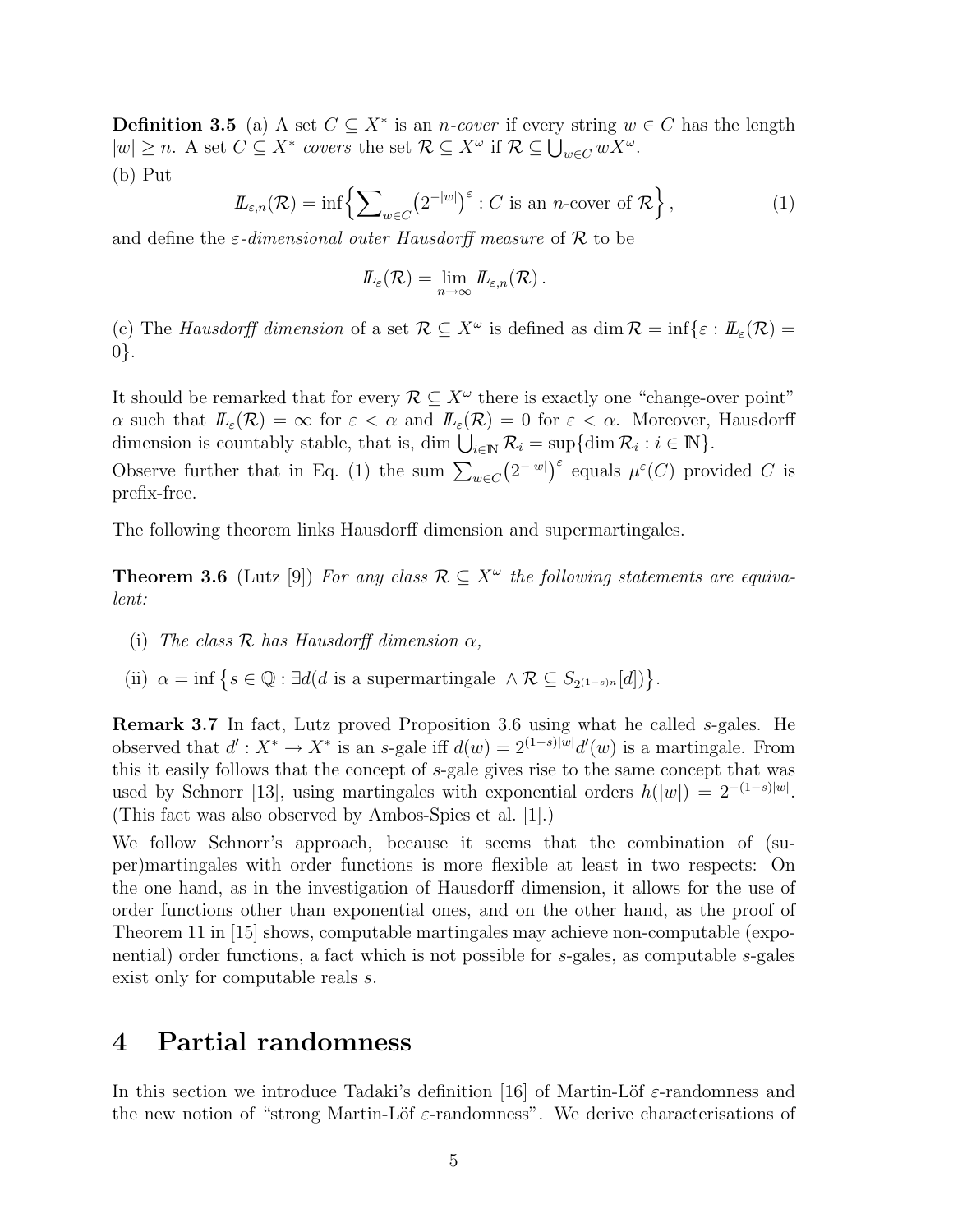strongly Martin-Löf  $\varepsilon$ -random sequences in terms of supermartingales and in terms of a priori program-size complexity.

A Martin-Löf test [10] is a uniform sequence  $\{V_i\}$  of c.e. subsets of  $X^*$  such that the measure  $\mu(V_i X^{\omega})$  of the *i*-th set is smaller than  $2^{-i}$ . To adapt this definition to the ε-case Tadaki [16] replaced the condition  $\mu(V_i X^{\omega}) < 2^{-i}$  by  $\mu^{\varepsilon}(V_i) < 2^{-i}$ . Thus one obtains the following definition.

**Definition 4.1** A *Martin-Löf*  $\varepsilon$ -test is a c.e. set  $V \subseteq X^* \times \mathbb{N}_+$  such that  $\mu^{\varepsilon}(V_i) < 2^{-i}$ . A real  $\mathbf{x} \in X^{\omega}$  is *Martin-Löf*  $\varepsilon$ *-random* if for every Martin-Löf  $\varepsilon$ -test  $V, \mathbf{x} \notin \bigcap_i V_i X^{\omega}$ .

Since, as it was mentioned above,  $\mu^{\varepsilon}(w) < \sum_{x \in X} \mu^{\varepsilon}(wx)$  whenever  $\varepsilon < 1$ , the simple procedure to transform a Martin-Löf test into an equivalent Martin-Löf test having only prefix-free sections  $V_i$  (see e.g. [13]) does not apply here. Therefore, we introduce the following stronger version of Martin-Löf  $\varepsilon$ -tests.

Definition 4.2 A strong Martin-Löf  $\varepsilon$ -test is a c.e. set  $V \subseteq X^* \times \mathbb{N}_+$  such that for every prefix-free set  $C \subseteq V_i$  it holds that  $\mu^{\varepsilon}(C) < 2^{-i}$ . A real  $\alpha$  is *strongly Martin-Löf ε*-random if for every strong Martin-Löf *ε*-test  $V, \alpha \notin \bigcap_i V_i X^\omega$ .

**Remark 4.3** (a) Every strong Martin-Löf  $\varepsilon$ -test is a Martin-Löf  $\varepsilon$ -test, consequently, every strongly Martin-Löf  $\varepsilon$ -random real is Martin-Löf  $\varepsilon$ -random.

(b) If there is a strong Martin-Löf  $\varepsilon$ -test  $V \subseteq X^* \times \mathbb{N}_+$  such that  $\mathcal{R} \subseteq \bigcap_n V_n X^\omega$ , then  $\mathbb{L}_{\varepsilon}(\mathcal{R})=0$  in an effective way.

The last statement needs more explanation. In case of random reals, that is, when  $\varepsilon = 1$ , it is well-known that every set  $\mathcal{R} \subseteq X^{\omega}$  having non-null Lebesgue measure  $\mu(\mathcal{R}) > 0$  contains a random real. This fact is true also for  $\varepsilon, 0 < \varepsilon \leq 1$ , when we replace the Lebesgue measure  $\mu$  by the *ε*-dimensional measure  $I\!L_{\varepsilon}$ . Indeed, observe that  $\mathbb{L}_{\varepsilon}(V_i X^{\omega}) \leq \mu^{\varepsilon}(C) < 2^{-i}$ , where  $C \subseteq V_i$  is the prefix-free set mentioned in Definition 4.2. Thus  $\mathbb{L}_{\varepsilon}(\bigcap_i V_i X^{\omega}) = 0$ , for every strong Martin-Löf  $\varepsilon$ -test V, and as there are only countably many strong Martin-Löf  $\varepsilon$ -tests we have the following.

**Proposition 4.4** Let  $\varepsilon \in (0,1]$  and let  $\mathcal{R}_{\varepsilon} \subseteq X^{\omega}$  be the set of all strongly Martin-Löft  $\varepsilon$ -random reals. Then,  $\mathbb{L}_{\varepsilon}(X^{\omega}\setminus \mathcal{R}_{\varepsilon})=0.$ 

The next two lemmata show an intrinsic relationship between left computable supermartingales and strong Martin-Löf  $\varepsilon$ -tests.

**Lemma 4.5** Let  $s \in (0,1]$  be a right computable real number and let  $V \subseteq X^* \times \mathbb{N}_+$  be a strong Martin-Löf s-test. Then there is a left computable supermartingale  $d: X^* \to \mathbb{R}_+$ such that  $\bigcap_n V_n X^\omega \subseteq S_{2^{(1-s)n}}[d]$ .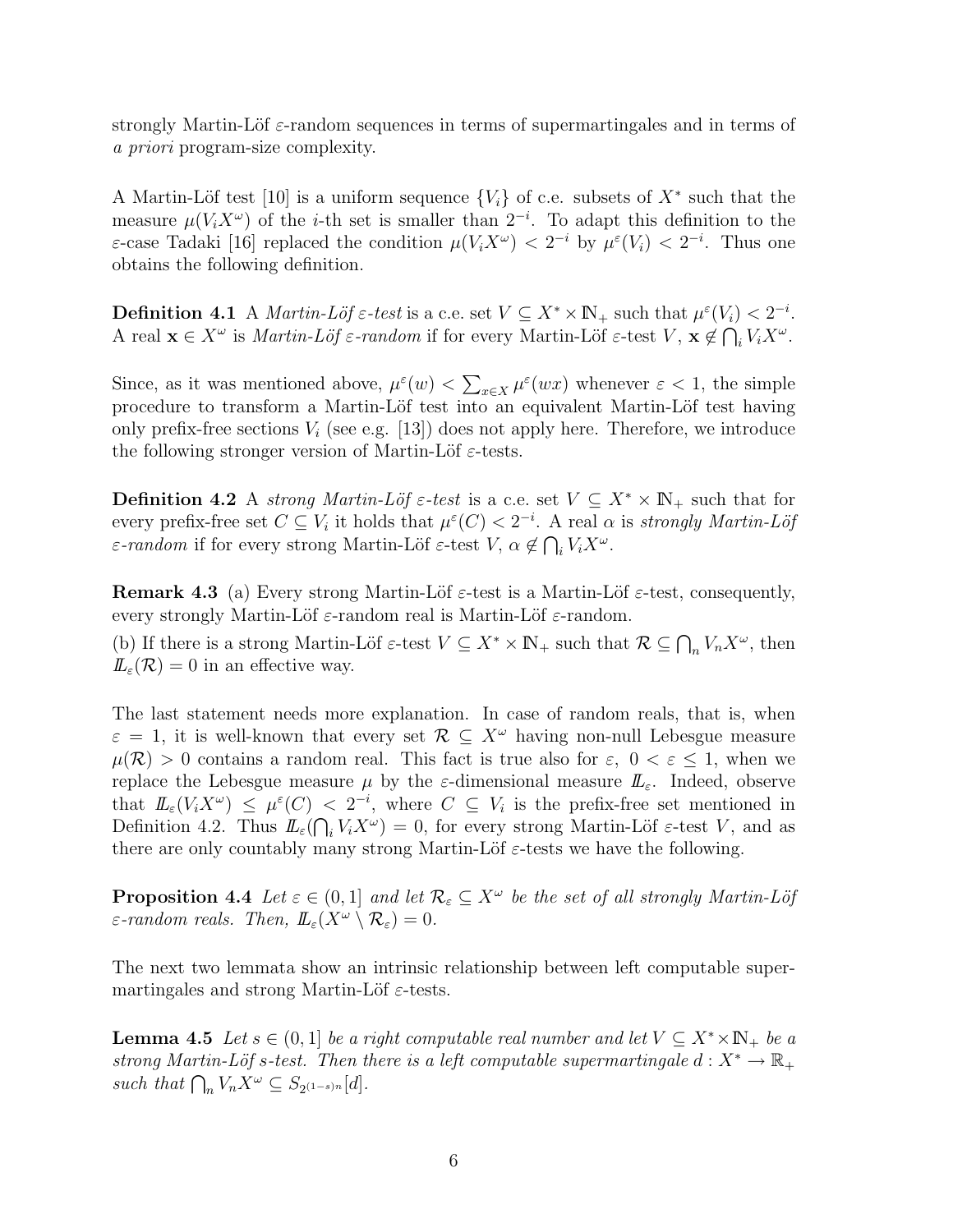*Proof.* Suppose V is a strong Martin-Löf s-test. Since s is right computable there is a computable sequence of rationals  $(s_t)$  such that  $s_t \geq s_{t+1}$  and  $s = \lim_{t \to \infty} s_t$ . Let further  $V_{n,t}$  be the computable approximation of  $V_n$  at stage t, and define

$$
d_{n,t}(w) = n \cdot \max \left\{ 2^{|w|} \cdot \sum_{v \in C} 2^{-s_t|v|} : C \subseteq V_{n,t} \cap wX^* \text{ prefix-free} \right\}.
$$

Then

$$
d_{n,t}(wx) = n \cdot \max\{2^{|wx|} \cdot \sum_{v \in C_x} 2^{-s_t|v|} : C_x \subseteq V_{n,t} \cap wxX^* \text{ prefix-free}\},
$$

for  $x \in X$ . Since the maximum achievable sets  $C_x, x \in X$ , may be chosen independently from each other such that  $C_x \subseteq V_{n,t} \cap wxX^*$ , their union  $C = \bigcup_{x \in X} C_x$  is a prefix-free subset of  $V_{n,t} \cap wX^*$  and

$$
\sum_{x \in X} d_{n,t}(wx) = \sum_{x \in X} n \cdot \max \left\{ 2^{|wx|} \cdot \sum_{v \in C_x} 2^{-s_t|v|} : C_x \subseteq V_{n,t} \cap wxX^* \text{ prefix-free} \right\}
$$
  

$$
\leq n \cdot \max \left\{ 2 \cdot 2^{|w|} \cdot \sum_{v \in C} 2^{-s_t|v|} : C \subseteq V_{n,t} \cap wX^* \text{ prefix-free} \right\}
$$
  

$$
= 2 \cdot d_{n,t}(w).
$$

This proves that for each n and t,  $d_{n,t}$  is a supermartingale. Observe that in view of  $s_t \geq s_{t+1}$  and  $V_{n,t} \subseteq V_{n,t+1}$  we have  $d_{n,t}(w) \leq d_{n,t+1}(w)$ .

Evidently, each  $d_{n,t}$  is a computable function. Next we define

$$
d_n(w) = \lim_{t \to \infty} d_{n,t}(w), \ d(w) = \sum_{n=0}^{\infty} d_n(w).
$$

Then  $d(w) < \infty$  for every  $w \in X^*$ , since  $d(\lambda) \leq \sum_n d_n(\lambda) \leq \sum_n n \cdot 2^{-n}$  and d is a supermartingale. Furthermore, d is left computable. Finally, if  $w \in V_n$ , then  $d_n(w) \geq n \cdot 2^{(1-s)|w|}$ , hence if  $\mathbf{x} \in \bigcap_n V_n X^\omega$ , then  $\mathbf{x} \in S_{2^{(1-s)n}}[d]$ .

**Lemma 4.6** Let  $s \in (0,1]$  be a left computable real number and let  $d: X^* \to \mathbb{R}_+$  be a left computable supermartingale. Then there is a strong Martin-Löf s-test  $V \subseteq X^* \times \mathbb{N}_+$ such that  $S_{2^{(1-s)n}}[d] \subseteq \bigcap_n V_n X^\omega$ .

*Proof.* Suppose s is a left computable real and  $d$  is a left computable supermartingale. We define the strong Martin-Löf s-test V in the following way. We choose  $k \geq d(\lambda)$ and define:

$$
V_n = \{ w : 2^{-|w|} \cdot d(w) \ge 2^{-s|w|} \cdot 2^n k \}.
$$

Note that if  $\mathbf{x} \in S_{2(1-s)n}[d]$ , then we have

$$
\limsup_{n \to \infty} \frac{d(\mathbf{x}(n))}{2^{(1-s)n}} = \infty,
$$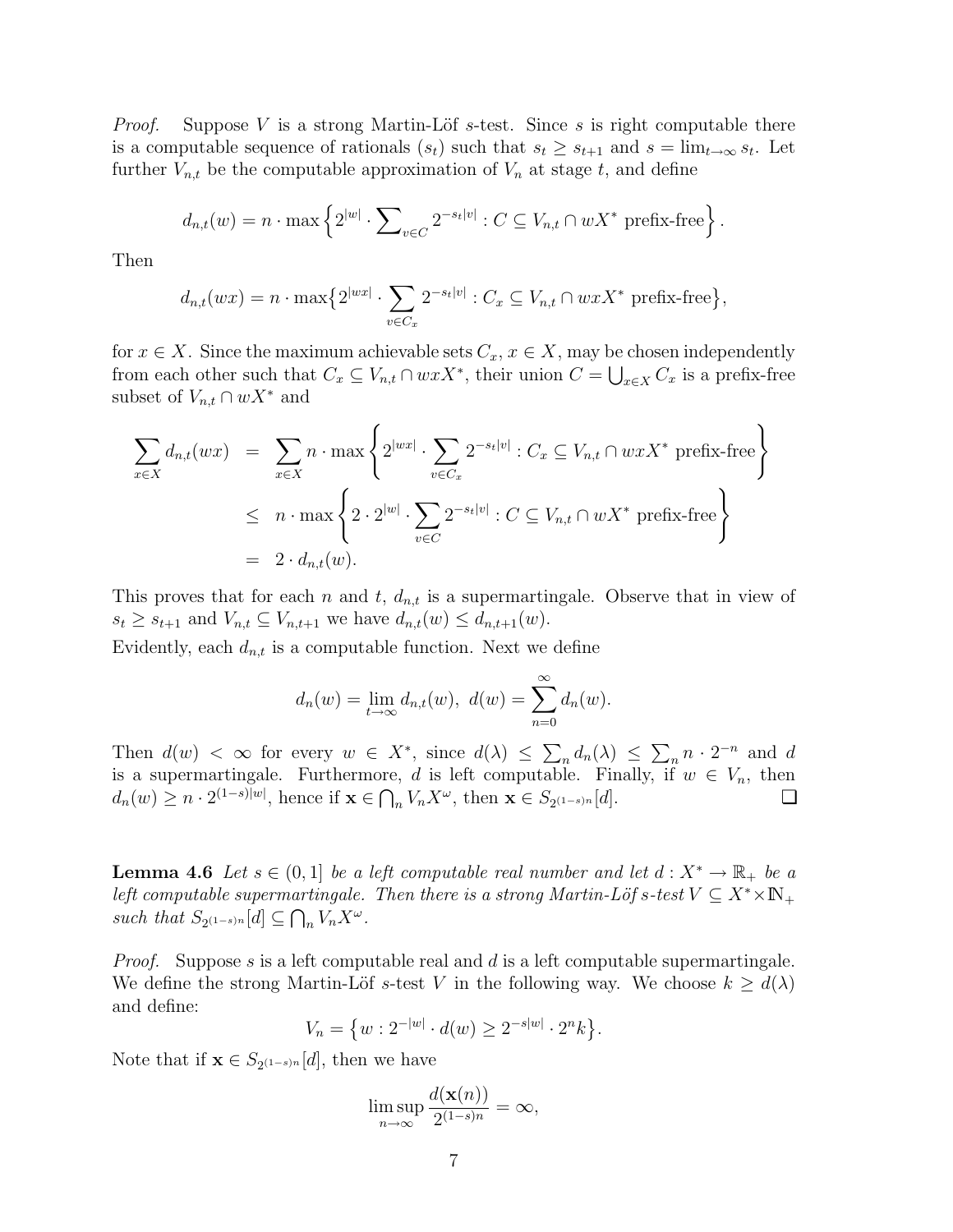so  $\mathbf{x} \in \bigcap_n V_n$ .

We claim that the sets  ${V_n}$  form a strong Martin-Löf s-test. First observe that V is c.e. since s and d are left computable. Next, let  $C \subseteq V_n$  be prefix-free. Then, by construction of  $V_n$ , we have

$$
2^{n}k \cdot \mu^{s}(C) = \sum_{w \in C} 2^{-s|w|} \cdot 2^{n}k \le \sum_{w \in C} 2^{-|w|} d(w).
$$

. ❏

Using Proposition 3.2 this yields  $2^n k \cdot \mu^s(C) \leq d(\lambda) \leq k$ , so  $\mu^s(C) \leq 2^{-n}$ 

Now Lemmata 4.5 and 4.6 yield the following.

**Theorem 4.7** For any class  $\mathcal{R} \subseteq X^{\omega}$  the following statements are equivalent:

- (i) The real  $\alpha$  is minimal such that for all  $\varepsilon > \alpha$  there is a strong Martin-Löf  $\varepsilon$ -test  $V \subseteq X^* \times \mathbb{N}_+$  with  $\mathcal{R} \subseteq \bigcap_n V_n X^\omega$ .
- (ii) The  $\Sigma_1$ -dimension of  $\mathcal R$  is  $\alpha$ , that is,  $\alpha = \inf\{s \in \mathbb Q : \exists d \ (d \text{ is a left computable})\}$ supermartingale and  $\mathcal{R} \subseteq S_{2^{(1-s)n}}[d])\}.$

The existence of a universal Martin-Löf  $\varepsilon$ -test, for computable  $\varepsilon$  was mentioned in [16, Remark 3.1]. In case of strong Martin-Löf  $\varepsilon$ -tests the existence of universal left computable supermartingales (see  $[2,$  Theorem 4.17] or  $[9,$  Theorem 3.6]) gives a simple derivation of the existence of universal strong Martin-Löf  $\varepsilon$ -tests.

Let **d** be Levin's universal left computable supermartingale, that is, for every left computable supermartingale d there is a constant  $c_d$  such that  $d(w) \leq c_d \cdot d(w)$  holds for all  $w \in X^*$ . Then  $S_{2^{(1-s)n}}[d] \subseteq S_{2^{(1-s)n}}[d]$  and Lemmata 4.5 and 4.6 yield the existence of a universal strong Martin-Löf  $\varepsilon$ -test.

**Theorem 4.8** If  $\varepsilon \in (0,1]$  is a computable real number, then there is a universal strong Martin-Löf  $\varepsilon$ -test  $U \subseteq X^* \times \mathbb{N}_+$ , that is, U is a strong Martin-Löf  $\varepsilon$ -test and  $\bigcap_n V_n X^\omega \subseteq \bigcap_n U_n X^\omega$ , for every strong  $\varepsilon$ -test  $V \subseteq X^* \times \mathbb{N}_+$ .

For individual sequences  $\mathbf{x} \in X^{\omega}$  we obtain the following:

**Theorem 4.9** Let  $\varepsilon \in (0,1]$  be a computable real number and let  $\mathbf{x} \in X^{\omega}$ . Then the following are equivalent:

- 1. x is strongly Martin-Löf  $\varepsilon$ -random.
- 2.  $\mathbf{x} \notin S_{2(1-\varepsilon)n}[\mathbf{d}].$

The a priori Kolmogorov complexity KA is defined by  $KA(w) = |w| - log_2 d(w)$  (see [18]). Thus we obtain the following complexity-theoretic characterisation of strongly Martin-Löf  $\varepsilon$ -random sequences: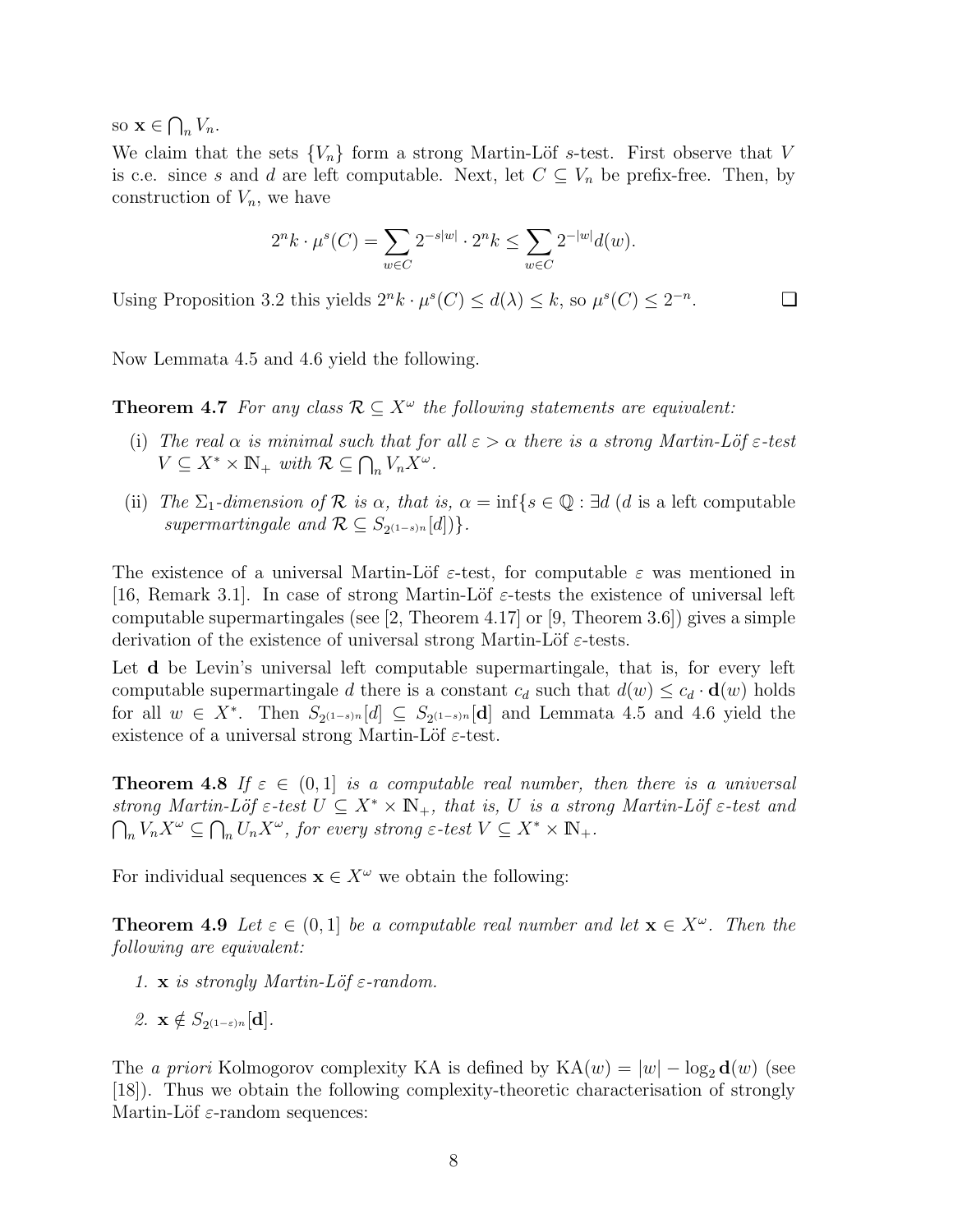Corollary 4.10 Let  $\varepsilon \in (0,1]$  be a computable real number. Then, x is strongly Martin-Löf  $\varepsilon$ -random iff there is a constant c such that  $KA(\mathbf{x}(n)) \geq \varepsilon \cdot n - c$ , for almost all n.

A similar property relating Martin-Löf  $\varepsilon$ -randomness to the program-size complexity H was shown by Tadaki [16].

**Lemma 4.11** Let  $\varepsilon \in (0,1]$  be a computable real number. Then, x is Martin-Löf  $\varepsilon$ -random iff there is a constant c such that  $H(\mathbf{x}(n)) \geq \varepsilon \cdot n - c$ , for almost all n.

Both, Lemma 4.11 and Corollary 4.10, show that the two versions of Martin-Löf  $\varepsilon$ randomness do not limit the upper complexity of sequences. Thus every (strong) Martin-Löf  $\varepsilon$ -random  $\mathbf{x} \in X^{\omega}$  is also (strong) Martin-Löf  $\varepsilon'$ -random for  $\varepsilon' < \varepsilon$ .

#### 5 Randomness versus  $\varepsilon$ -randomness

In this section we continue to compare the classical theory of 1-randomness with the theory of  $\varepsilon$ -randomness with  $\varepsilon \in (0,1]$ . First we mention that random reals have the following regular behaviour on a computable set of grid points ([7] and [11]; for a proof see  $|12|$ ).

**Theorem 5.1** A real  $\mathbf{x} \in X^{\omega}$  is random iff there exist a constant  $c \geq 0$  and an infinite computable set  $M \subseteq \mathbb{N}$  such that  $H(\mathbf{x}(n)) \geq n - c$ , for each  $n \in M$ .

This result is no longer true for Martin-Löf  $\varepsilon$ -random reals  $0 \times (0 \lt \varepsilon \lt 1)$ ; see also Lemma 4.11. It was shown in [14, Example 3.18] that there are reals  $\alpha = 0$ . x which satisfy  $\limsup_{n\to\infty} H(\mathbf{x}(n))/n = 1$  and, simultaneously,  $\liminf_{n\to\infty} H(\mathbf{x}(n))/n = 0$ . A closer look into this phenomenon yields the following:

**Example 5.1** There is an  $x \in X^{\omega}$  such that for every  $1/2 < \varepsilon < 1$ , there are infinite computable sets  $M_{\varepsilon}$ ,  $M'_{\varepsilon} \subseteq \mathbb{N}$  for which  $H(\mathbf{x}(n)) \geq \varepsilon \cdot n$ , when  $n \in M_{\varepsilon}$  and  $H(\mathbf{x}(n)) \leq$  $(1 - \varepsilon) \cdot n$ , when  $n \in M'_{\varepsilon}$ .

Proof. We use an idea of Daley [4] and the construction of Example 3.18 in [14]. We define  $\mathbf{x} = \prod_{i=0}^{\infty} w_i \cdot 0^{(2i+1)!}$ , where  $w_i$  is a string with  $|w_i| = (2i)!$  having  $H(w_i) \geq |w_i|$ . Further let

$$
m_n = \sum_{i=0}^n ((2i)! + (2i+1)!) + (2n+2)! , \ m'_n = \sum_{i=0}^n ((2i)! + (2i+1)! ) ,
$$

and consider the computable sets

$$
M = \{m_n : n \in \mathbb{N}\} \text{ and } M' = \{m'_n : n \in \mathbb{N}\}.
$$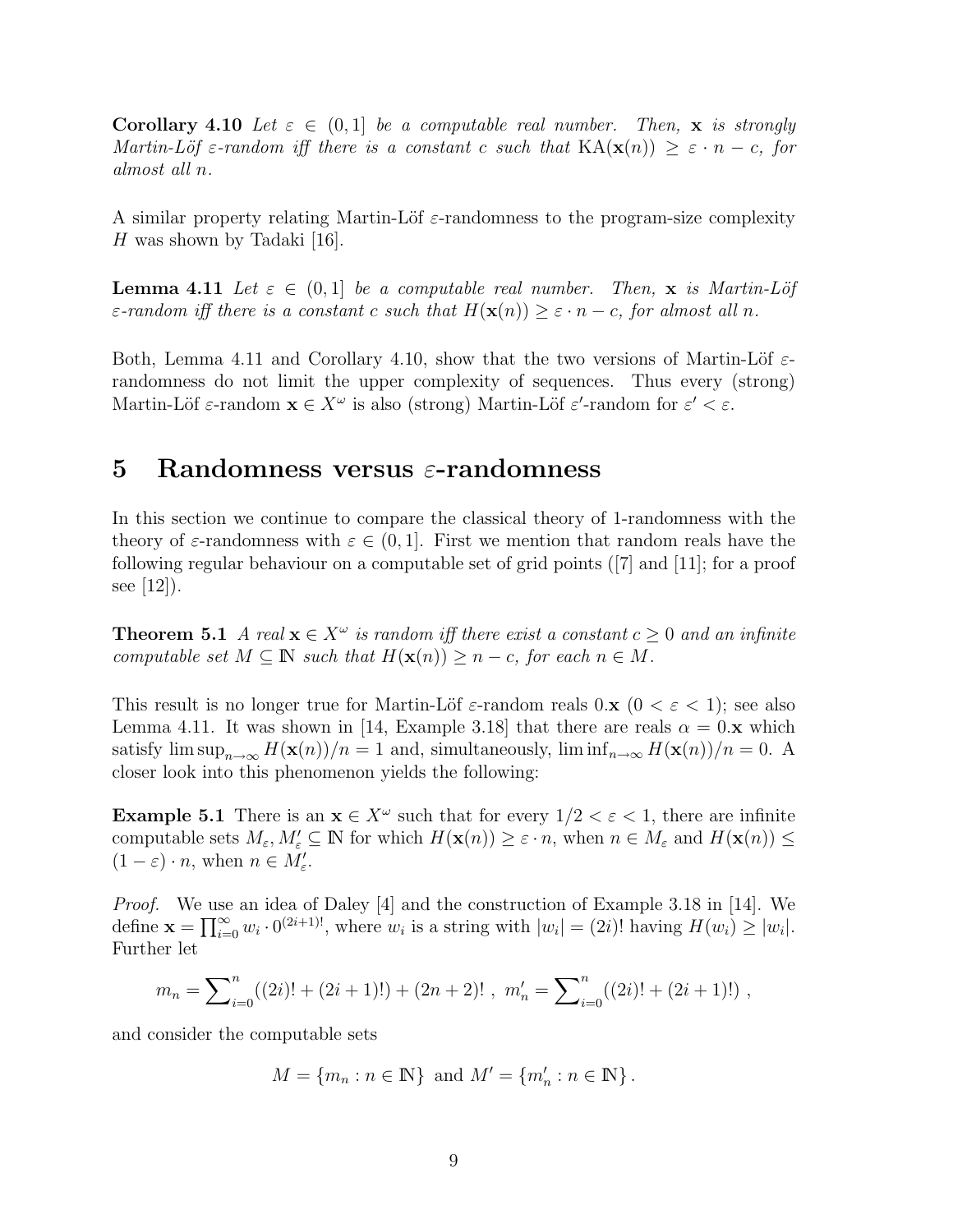Then  $\mathbf{x}(m_n) = \mathbf{x}(m'_n) \cdot w_{n+1}$  and  $\mathbf{x}(m'_n) = \mathbf{x}(m_{n-1}) \cdot 0^{(2n+1)!}$ , for the finite prefixes  $\mathbf{x}(m_n)$  and  $\mathbf{x}(m'_n)$  of **x**. This leads to the inequalities

$$
H(\mathbf{x}(m_n)) \geq H(w_{n+1}) - c \geq (2n+2)! - c ,
$$
  

$$
H(\mathbf{x}(m'_n)) \leq 2 \cdot (m_{n-1} + \log (2n+1)!) + c' ,
$$

for all  $n \in \mathbb{N}$  and suitably chosen constants  $c, c'$ .

Then, by construction of  $m_n$  and  $m'_n$ , for  $1/2 < \varepsilon < 1$  there are only finitely many n such that

$$
\frac{(2n+2)!-c}{m_n} < \varepsilon \text{ and } 1 - \varepsilon < \frac{2(m_{n-1} + \log(2n+1)!) + c'}{m'_n}.
$$

Consequently, the sets  $M_{\varepsilon} = \{m_n : m_n \in M \wedge (2n + 2)! - c \geq \varepsilon \cdot m_n\}$  and

$$
M'_{\varepsilon} = \{ m'_n : m'_n \in M' \land 2(m_{n-1} + \log (2n + 1)!) + c' \le (1 - \varepsilon) \cdot m'_n \}
$$

are infinite computable sets satisfying our requirements.

We proved above that a set  $\mathcal{R} \subseteq X^\omega$  having  $\mathcal{L}_{\varepsilon}(\mathcal{R}) > 0$  contains a strongly Martin-Löf  $\varepsilon$ -random real, and, consequently, it contains also a Martin-Löf  $\varepsilon$ -random real.

Next we are now going to show that the same is true for reals which were called strongly Chaitin  $\varepsilon$ -random in [16]. According to Lemma 4.11 every strongly Chaitin  $\varepsilon$ -random real is also Martin-Löf  $\varepsilon$ -random.

**Definition 5.2** A real  $\alpha = 0$ .**x** is strongly Chaitin  $\varepsilon$ -random if  $\lim_{n \to \infty} (H(\mathbf{x}(n) - \varepsilon \cdot n)) =$ ∞.

First we derive an auxiliary result which is essentially Theorem 3.4 of [16]. For the sake of completeness we give its proof. To this end we introduce an extra piece of notation, namely for  $W \subseteq X^*$ ,

$$
W^{\delta} = \{ \mathbf{x} : \mathbf{x} \in X^{\omega} \wedge \{ n : \mathbf{x}(n) \in W \} \text{ is infinite} \}.
$$

**Proposition 5.3** Let  $\varepsilon \in (0,1]$  be a computable real. An  $\mathbf{x} \in X^{\omega}$  is not strongly Chaitin  $\varepsilon$ -random iff there is an c.e. set  $W \subseteq X^*$  such that  $\sum_{w \in W} 2^{-\varepsilon |w|} < \infty$  and  $\mathbf{x} \in W^{\delta}$ .

*Proof.* Assume that  $H(\mathbf{x}(n)) < \varepsilon \cdot |w| + c$ , for infinitely many n, and consider the c.e. set

$$
W_{\varepsilon,c} = \{ w : w \in X^* \wedge H(w) \le \varepsilon \cdot |w| + c \}.
$$

Then, clearly,  $\mathbf{x} \in W_{\varepsilon,c}^{\delta}$ .

Next let  $W \subseteq X^*$  be c.e. and  $\sum_{w \in W} 2^{-\varepsilon |w|} < 2^c$  $\sum$ , for some  $c \in \mathbb{N}$ . Then  $w \in W^{2-(\lceil \varepsilon |w| \rceil + c)} < 1.$  Since  $\varepsilon$  is computable, the set  $M_W = \{ (\lceil \varepsilon |w| \rceil + c, w) : w \in W \}$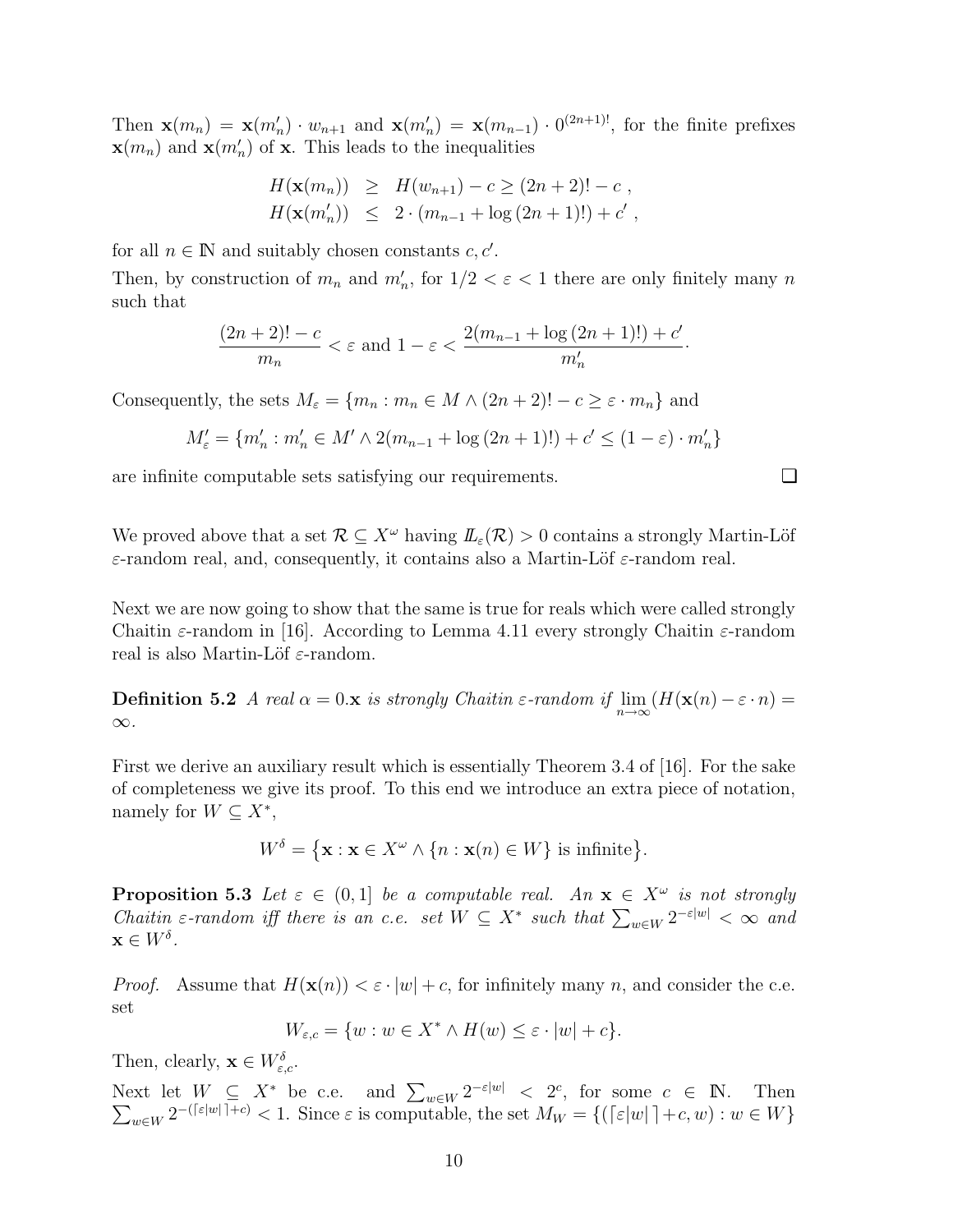is also c.e. and, because of Kraft-Chaitin Theorem, there is a machine  $\phi: X^* \to X^*$ such that  $\phi(X^*) = W$ , and for every  $w \in W$  there is a  $\pi$  such that  $\phi(\pi) = w$  and  $|\pi| = \lceil \varepsilon |w| \rceil + c$ . This shows  $H_{\phi}(w) \leq \lceil \varepsilon |w| \rceil + c$  and every  $\mathbf{x} \in W^{\delta}$  is not strongly Chaitin ε-random. ❏

Using the fact that  $X^{\omega}\setminus\bigcup_{c\in\mathbb{N}}W_{\varepsilon,c}^{\delta}$  is the set of all strongly Chaitin  $\varepsilon$ -random sequences and that  $\sum_{w \in W} 2^{-\varepsilon |w|} < \infty$  implies  $\mathit{I\!I}_{\varepsilon}(W^{\delta}) = 0$  (see [14, Lemma 3.8]) we obtain the following:

**Theorem 5.4** Let  $\varepsilon \in (0,1]$  and let

 $\mathcal{P}_c = {\mathbf{x} : \mathbf{x} \in X^{\omega} \wedge H(\mathbf{x}(n)) \le \varepsilon \cdot n + c, \text{ for infinitely many } n}.$ 

Then, for all  $c \in \mathbb{N}$ ,  $\mathbb{L}_{\varepsilon}(\mathcal{P}_c) = 0$ .

From this result we get the following analogue of Lemma 3.13 of [14]:

**Corollary 5.5** If  $\mathbb{L}_{\varepsilon}(\mathcal{R}) > 0$ , then R contains a strongly Chaitin  $\varepsilon$ -random real.

We conclude this section by showing that the results of Theorem 5.4 and Proposition 4.4 are tight, that is, there are sets  $\mathcal{R} \subseteq X^\omega$  having Hausdorff dimension dim  $\mathcal{R} = \varepsilon$ ,  $0 <$  $\varepsilon \leq 1$ , but not containing any Martin-Löf  $\varepsilon$ -random real.

Example 5.2 For  $\varepsilon$ ,  $0 < \varepsilon \leq 1$  consider the set  $Q_{\varepsilon} = \{(p, q) : p, q \in \mathbb{N}_+ \wedge p/q < \varepsilon\}$ and let

$$
\mathcal{R} = \bigcup_{(p,q)\in Q_{\varepsilon}} (X^p \cdot 0^{q-p})^{\omega}.
$$

The sets  $(X^p \cdot 0^{q-p})^{\omega}$  are definable by finite automata, so the results of [14, Section 4] apply.

Hence we obtain, on the one hand,  $\limsup_{n\to\infty} H(\mathbf{x}(n))/n \leq p/q < \varepsilon$ , whenever  $\mathbf{x} \in$  $(X^p \cdot 0^{q-p})^{\omega}$ , and, on the other hand, dim  $(X^p \cdot 0^{q-p})^{\omega} = p/q$  and, consequently, dim  $\mathcal{R} =$  $\sup\{\dim (X^p\cdot 0^{q-p})^\omega : (p,q)\in Q_\varepsilon\} = \varepsilon.$ 

#### 6 Conclusion and open questions

Tadaki had invented in [16] two versions of a concept of  $\varepsilon$ -randomness. He derived also complexity-theoretic characterisations of them (see Lemma 4.11 and Proposition 5.3 above). Up to now, it is open whether these concepts coincide or not.

As random sequences can be also characterised using left-computable supermartingales, we pursued this way and obtained a third concept of  $\varepsilon$ -randomness, which gives a close connection to supermartingales as well as a complexity-theoretic characterisation. However, it is also not known whether it coincides with one of Tadaki's concepts.

We conjecture that Martin-Löf  $\varepsilon$ -randomness does not imply strong Chaitin  $\varepsilon$ randomness even for computable  $\varepsilon$ . It is also open which relations hold between strong Martin-Löf  $\varepsilon$ -randomness and strong Chaitin  $\varepsilon$ -randomness.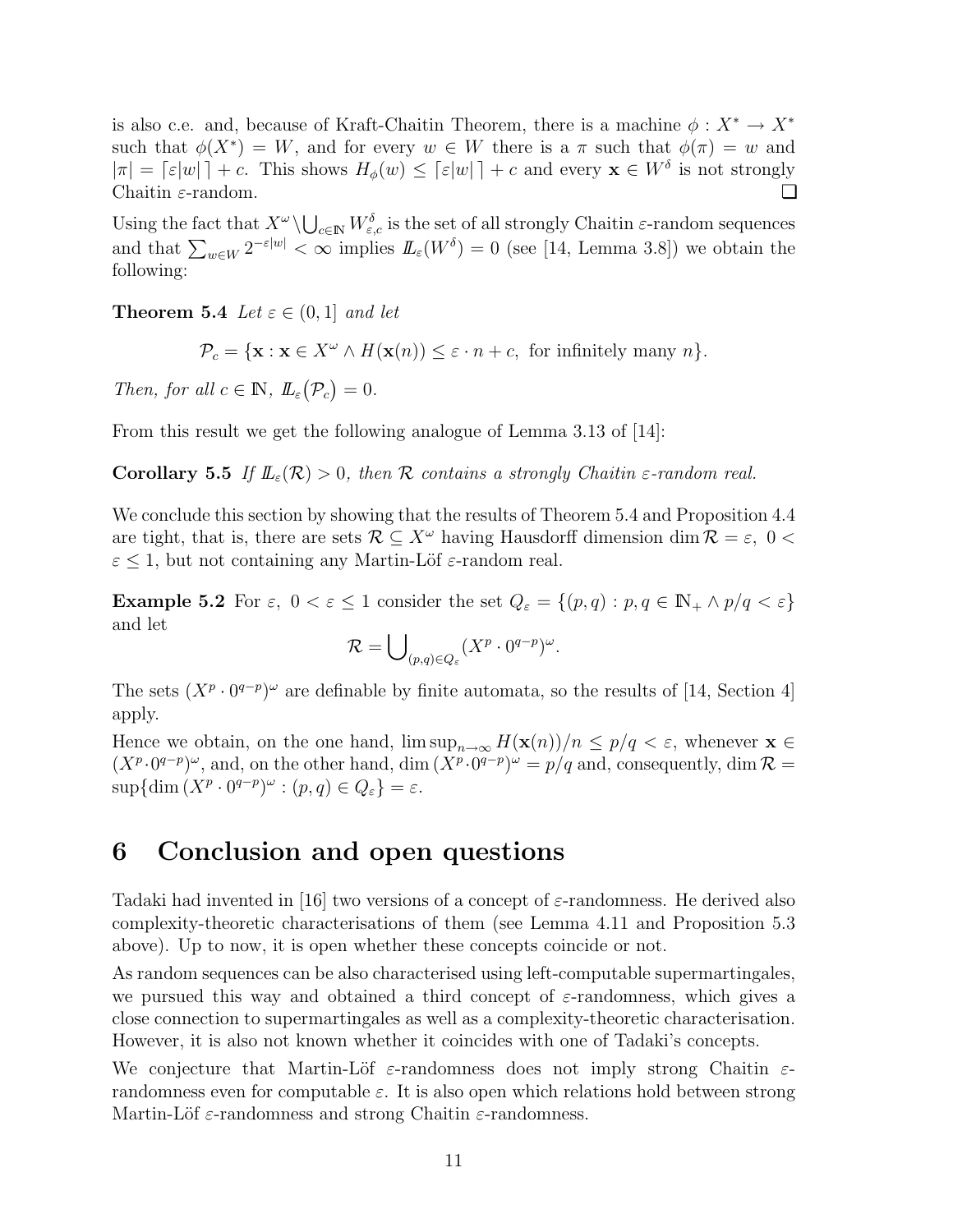#### Acknowledgement

The authors wish to thank an anonymous referee for constructive criticism and useful comments.

#### References

- [1] K. Ambos-Spies, W. Merkle, J. Reimann, F. Stephan. Hausdorff dimension in exponential time, Proc. 16th Conference on Computational Complexity, 210-217, IEEE Computer Society, 2001.
- [2] C.S. Calude. Information and Randomness. An Algorithmic Perspective, 2nd Edition, Revised and Extended, Springer Verlag, Berlin, 2002.
- [3] G.J. Chaitin. Algorithmic Information Theory, Cambridge University Press, Cambridge, 1987 (3rd printing 1990).
- [4] R.P. Daley. The extent and density of sequences within the minimal-program complexity hierarchies, J. Comput. System Sci. 9 (1974), 151-163.
- [5] R. Downey and D. Hirschfeldt. Algorithmic Randomness and Complexity, Springer-Verlag, in preparation.
- [6] K. Falconer. Fractal Geometry. Mathematical Foundations & Applications, Wiley & Sons, New York, 1990.
- [7] L. Fortnow. Personal communication to L. Staiger, May 2003.
- [8] F. Hausdorff. Dimension und äußeres Maß, Mathematische Annalen 79 (1919) 157-179.
- [9] J.H. Lutz. The dimensions of individual strings and sequences, Inform. and Comput. 187 (2003), 49-79.
- [10] P. Martin-Löf. The definition of random sequences,  $Inform.$  and  $Control9(1966)$ , 602-619.
- [11] A. Nies. Personal communication to L. Staiger, May 2003.
- [12] A. Nies, F. Stephan, S.A. Terwijn. Randomness, Relativization and Turing Degrees, J. Symbolic Logic, to appear.
- [13] C.-P. Schnorr. Zufälligkeit und Wahrscheinlichkeit, Lect. Notes in Math. 218, Springer-Verlag, Heidelberg, 1971.
- [14] L. Staiger. Kolmogorov complexity and Hausdorff dimenson, Inform. and Comput. 103 (1993), 159-194.